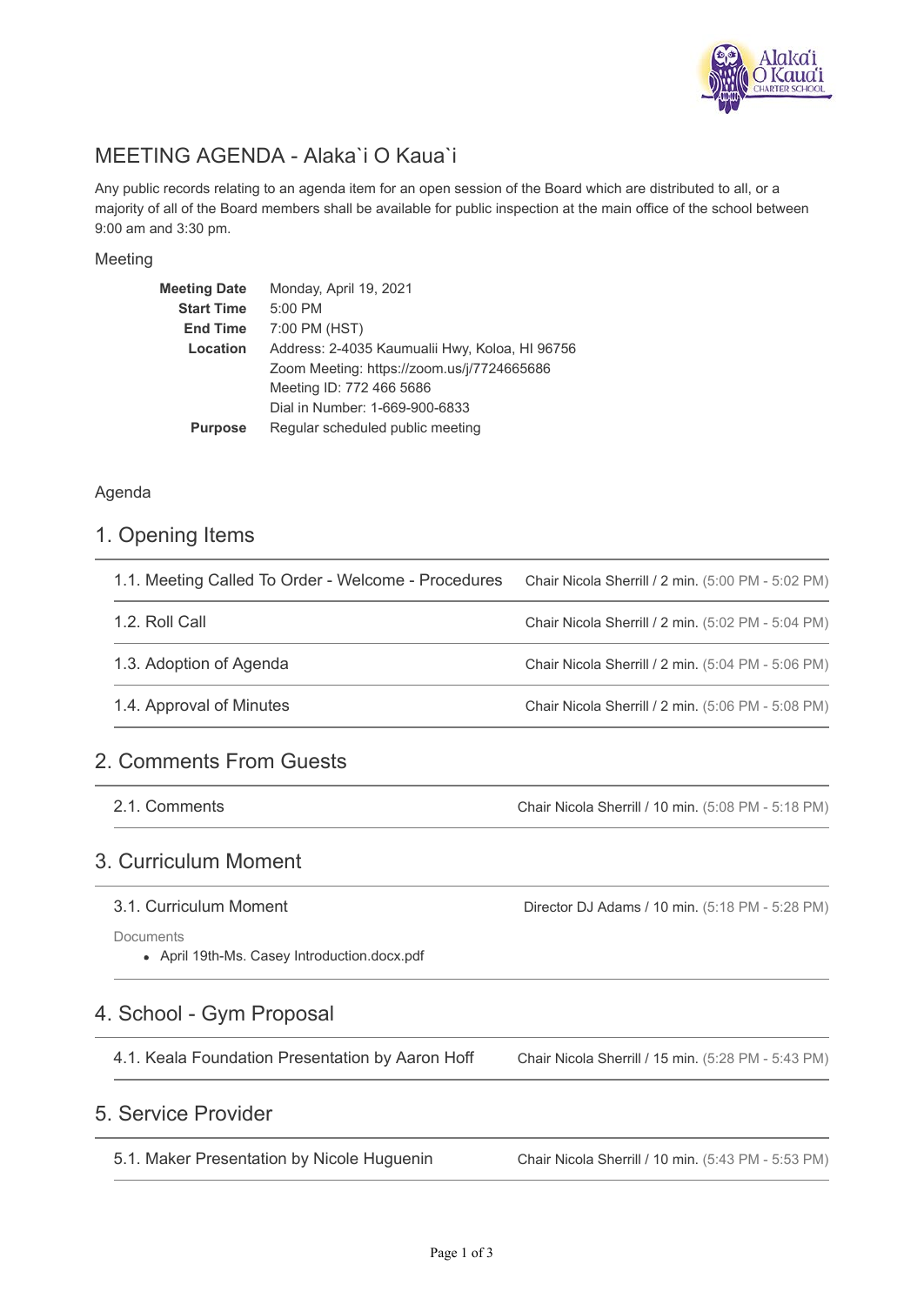

# 6. Administrative Reports

#### 6.1. School Director Report

Education/Curriculum

- Facilities
- Enrollment
- Fundraising / PTO
- Personnel

Documents

- Director Board Report -April 19th, 2021.docx
- Transportation Report-April 19th.docx

#### 6.2. Financial Report

**Documents** 

- March 2021 Recon Summary.pdf
- March 2021 Fundraising Detail Report.pdf
- Treasurer's Report-April 19, 2021.pdf

#### 6.3. Board Committee Reports

- Chairperson Report
- Education and Curriculum: Chris
- Human Resources Oversight: Leia
- Facilities and Maintenance: Rafael
- Board development and Governance: Nicola
- Finance and Audit: Ben

# 7. Action Items

7.1. Financials - 3rd Quarter Balance Sheet and Profit Chair Nicola Sherrill / 10 min. (6:28 PM - 6:38 PM) & Loss Statement

**Documents** 

- 3Q 2021 P&L (1).pdf
- 3Q 2021 Balance Sheet (1).pdf

7.2. Service Provider Agreement 2020-21 - Maker Learning Network

Chair Nicola Sherrill / 10 min. (6:38 PM - 6:48 PM)

### 8. Closing Items

```
8.1. Next Meeting Date
```
Chair Nicola Sherrill / 1 min. (6:48 PM - 6:49 PM)

## 9. Executive Session (as and if needed)

## 10. Adjournment

Treasurer Ben Sand / 10 min. (6:08 PM - 6:18 PM)

Director DJ Adams / 15 min. (5:53 PM - 6:08 PM)

Chair Nicola Sherrill / 10 min. (6:18 PM - 6:28 PM)